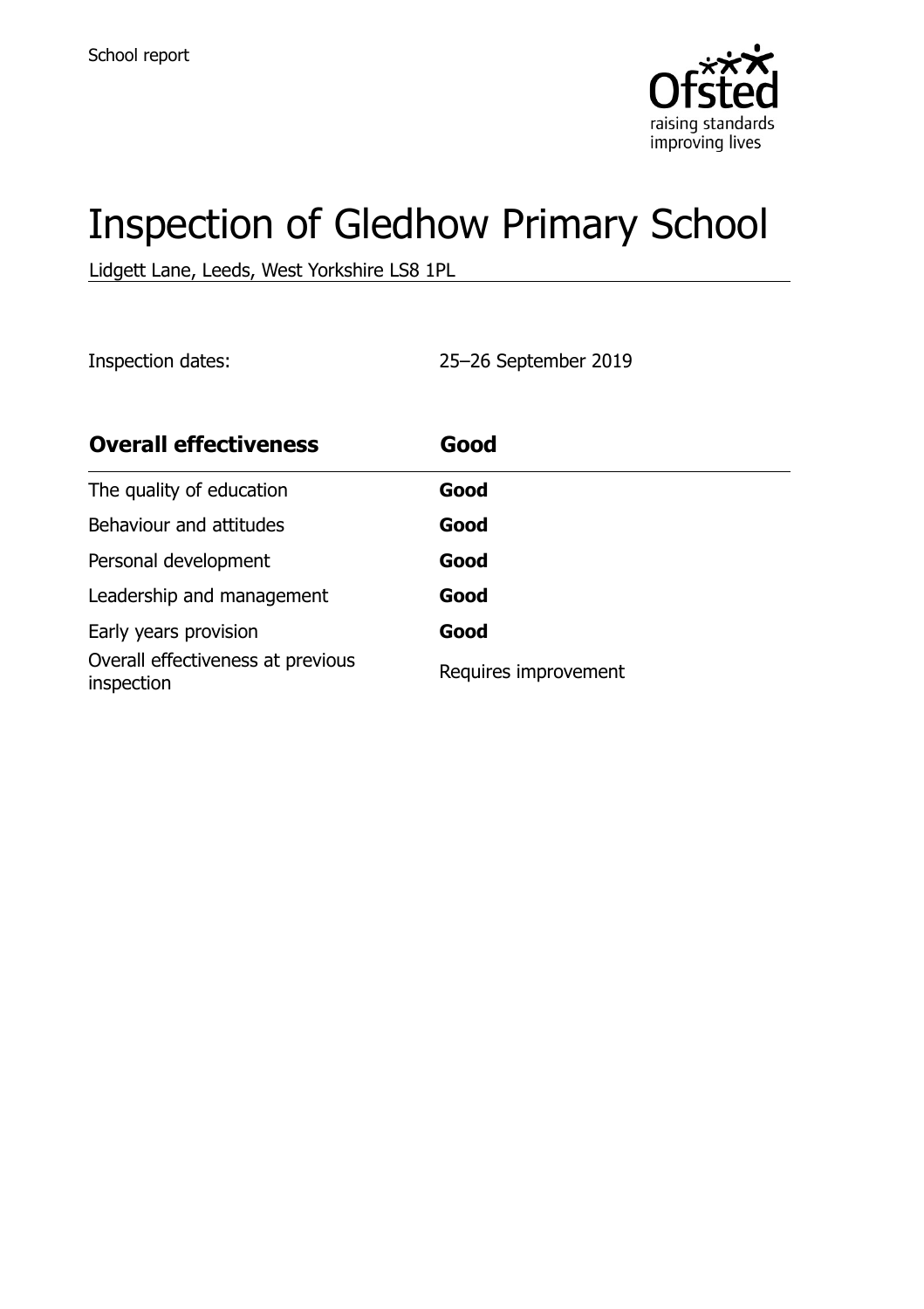

### **What is it like to attend this school?**

Leaders and staff have worked hard over the past year to make sure everyone feels welcome and included. Staff know their pupils well and pay close attention to their individual needs. They care deeply about pupils' safety and welfare.

Staff celebrate the faiths and cultures of all members of their community. Pupils learn how to respect the rights of others. Relationships between adults and pupils are positive. Staff talk to pupils about their learning, their interests and any concerns they may have. Pupils are listened to and their views are taken seriously. They are happy and confident in their learning and play. Pupils enjoy the wide variety of clubs, trips and residential experiences on offer.

Most pupils feel safe in school. Leaders have worked hard to encourage positive behaviour. Leaders take any incidents of bullying seriously. They work sensitively with pupils to resolve any concerns.

Parents are very pleased with the strong relationships that the headteacher and her team have developed. Parents are now much more involved in the life of the school. They attend class events and information sessions so that they can help with their children's learning and development.

#### **What does the school do well and what does it need to do better?**

Leaders have a clear idea of what they want pupils to learn. The curriculum is designed to meet the needs of all pupils. Leaders are making sure that the knowledge and skills pupils learn successfully in English and mathematics extends to other subjects too.

Curriculum leaders have researched what it takes to make learning effective. They have used this knowledge to help develop what pupils will learn in each subject. In subjects such as geography and history, teachers have mapped out the knowledge and skills that pupils will need to know and remember. The curriculum is less developed in other subjects. Leaders have a clear plan in place to address this with further training for staff already scheduled.

Pupils have a thorough understanding of mathematics. Learning in mathematics is planned step by step to build carefully on what pupils already know. Teachers have also improved the quality of pupils' writing. Across many subjects, including science and geography, pupils explained how their understanding of previous topics supported what they were learning now. This is reflected in pupils' work. Pupils' achievements in external assessments are improving in all areas.

Pupils receive a prompt start to phonics teaching in the early years. New ways of working are leading to better use of reading time. A more thorough and detailed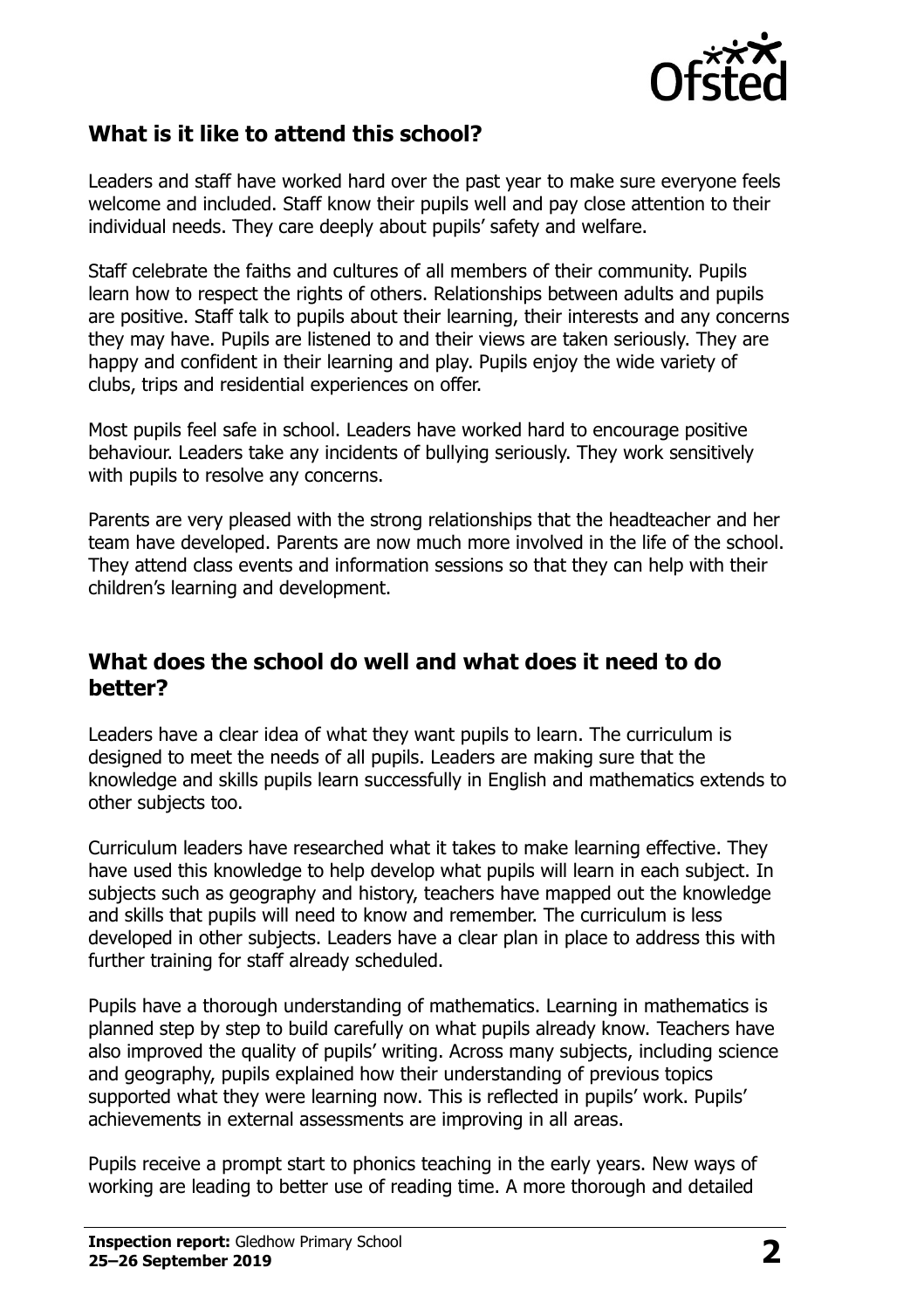

phonics programme has led to many more pupils being able to read effectively at the end of Year 1. Books are more carefully matched to the sounds and letters pupils know. However, there remain occasions where the phonics programme is used less consistently, particularly to help struggling readers to catch up.

Leaders have made sure that what is taught supports pupils' personal, social and emotional development. Pupils develop a respect for other faiths and cultures. Pupils enjoy the range of clubs and activities offered. This gets them interested in sport, the arts and the environment. It also builds their confidence and self-esteem. Pupils attend well. Incidents of exclusion have declined. Leaders have developed a calm and happy place for pupils to learn and achieve.

Leaders have improved their support for pupils with special educational needs and/or disabilities (SEND). It is of high quality. This allows pupils to learn effectively across all subjects. Teachers adjust lessons and activities so that pupils with SEND can take part and contribute successfully.

The headteacher is a highly effective leader. She has transformed many aspects of the school in a very short space of time. She is supported by a capable team. Together, they have raised pupils' achievement and improved behaviour. Leaders care about their staff and have taken considered steps to manage their workload. Parents are very happy with the quality of education that their children receive.

In the early years, adults know and care for children well. They respond to children's interests and abilities. Children learn well in many different areas. During inspection, children built and drew houses to develop a sense of place. They examined different materials to explore why some things float and others sink. In this way, adults develop children's understanding of the world around them. Adults also pay close attention to children's early reading and mathematics. This prepares children increasingly well for Year 1.

## **Safeguarding**

The arrangements for safeguarding are effective. Leaders pay close attention to pupils' safety. They work with staff to raise awareness of pupils' welfare. Good systems are in place to help pupils and families. Leaders follow-up any concerns quickly. They record these concerns thoroughly. The safeguarding team has good links with other professionals to check and support pupils' welfare. Leaders teach pupils about safety in assemblies and across the curriculum. Leaders check the suitability of adults working at school. Governors work with leaders to check that safeguarding arrangements are effective.

## **What does the school need to do to improve?**

## **(Information for the school and appropriate authority)**

■ Leaders and teachers have worked very effectively to plan a coherent curriculum in many subjects, including science, history and geography. In other subjects,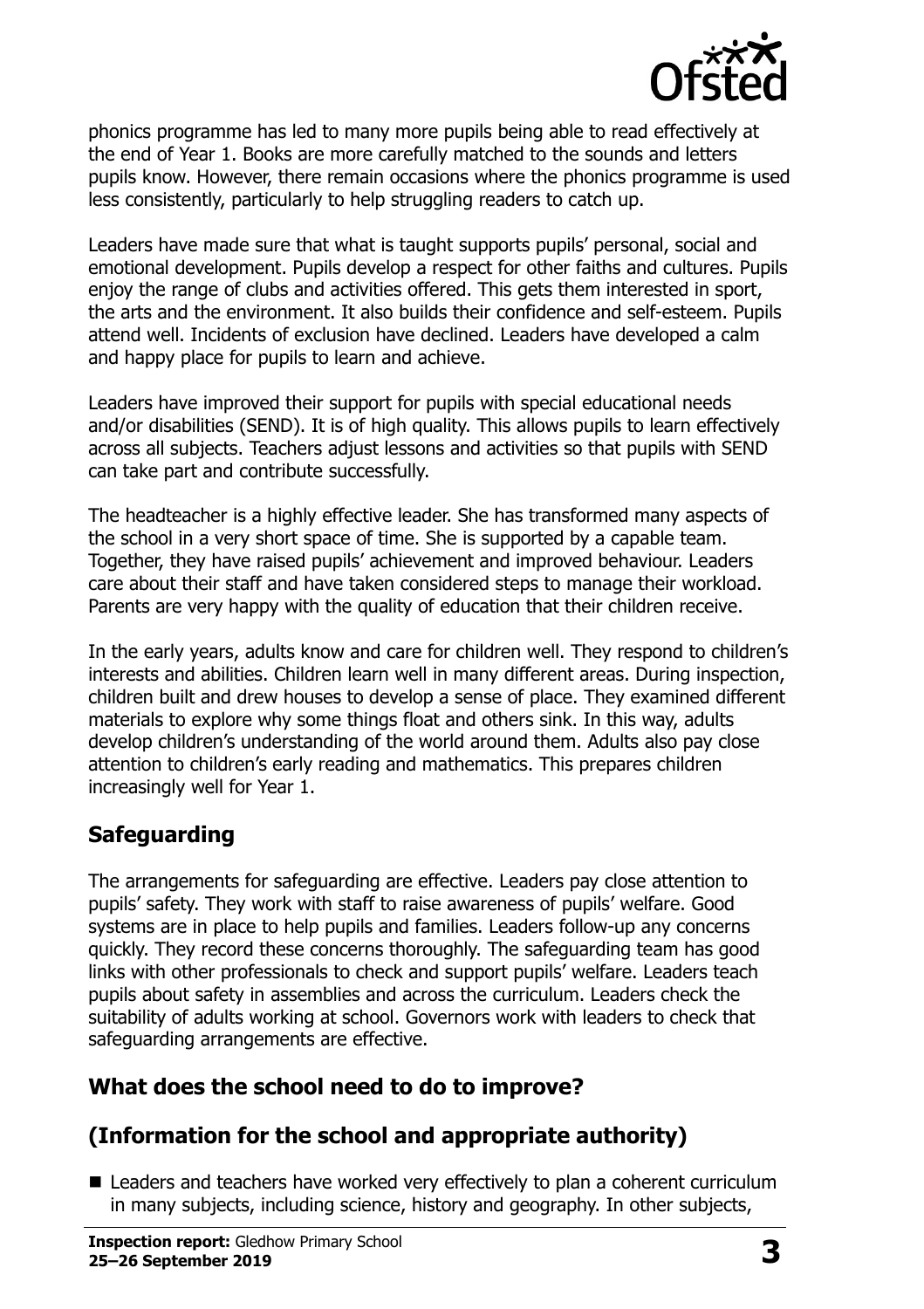

these plans are less well-developed. Curriculum developments need to be rolled out fully so that a high-quality curriculum is in place across all subjects.

■ Leaders and teachers have adopted a more focused approach to phonics teaching. However, there remain inconsistencies in the implementation of the phonics programme. This is particularly so for some pupils who struggle with their reading and need to catch up with their peers.

#### **How can I feed back my views?**

You can use [Ofsted Parent View](http://parentview.ofsted.gov.uk/) to give Ofsted your opinion on your child's school, or to find out what other parents and carers think. We use Ofsted Parent View information when deciding which schools to inspect, when to inspect them and as part of their inspection.

The Department for Education has further quidance on how to complain about a school.

If you're not happy with the inspection or the report, you can [complain to Ofsted.](http://www.gov.uk/complain-ofsted-report)

### **Further information**

You can search for [published performance information](http://www.compare-school-performance.service.gov.uk/) about the school.

In the report, '[disadvantaged pupils](http://www.gov.uk/guidance/pupil-premium-information-for-schools-and-alternative-provision-settings)' refers to those pupils who attract government pupil premium funding: pupils claiming free school meals at any point in the last six years and pupils in care or who left care through adoption or another formal route.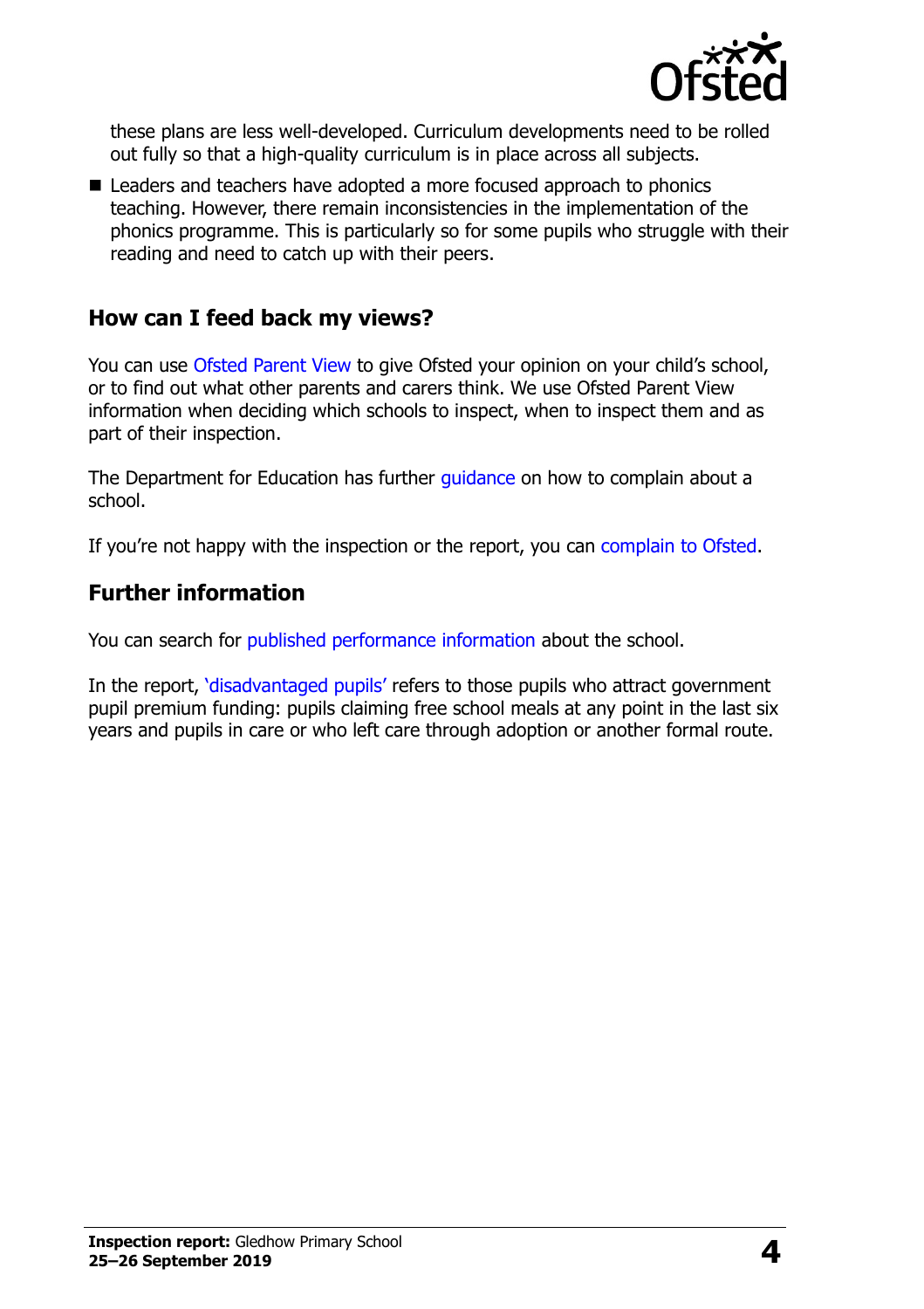

## **School details**

| Unique reference number             | 107904                   |
|-------------------------------------|--------------------------|
| <b>Local authority</b>              | Leeds                    |
| <b>Inspection number</b>            | 10110559                 |
| <b>Type of school</b>               | Primary                  |
| <b>School category</b>              | Community                |
| Age range of pupils                 | 3 to 11                  |
| <b>Gender of pupils</b>             | Mixed                    |
| Number of pupils on the school roll | 598                      |
| <b>Appropriate authority</b>        | The governing body       |
| <b>Chair</b>                        | <b>Vicky Crane</b>       |
| <b>Headteacher</b>                  | Sarah Parkinson          |
| Website                             | www.gledhow.leeds.sch.uk |
| Date of previous inspection         | 14-15 June 2017          |

## **Information about this school**

- The school provides special provision for pupils with speech, language and communication needs.
- The proportion of pupils who speak English as an additional language has increased since the previous inspection.

## **Information about this inspection**

We carried out this inspection under section 5 of the Education Act 2005.

- We held several discussions and carried out lesson visits with the headteacher, deputy headteacher and assistant headteachers.
- We looked in detail into the curriculum in English, mathematics, science, personal, social and health education and geography. Inspectors talked to leaders and teachers about their curriculum plans. We also talked to pupils about what they knew and remembered in these subjects. Inspectors also looked at pupils' work.
- We talked to five members of the governing body, including the chair, to find out how they supported and challenged school leaders. We also met the school improvement partner from the local authority to find out her views of the school.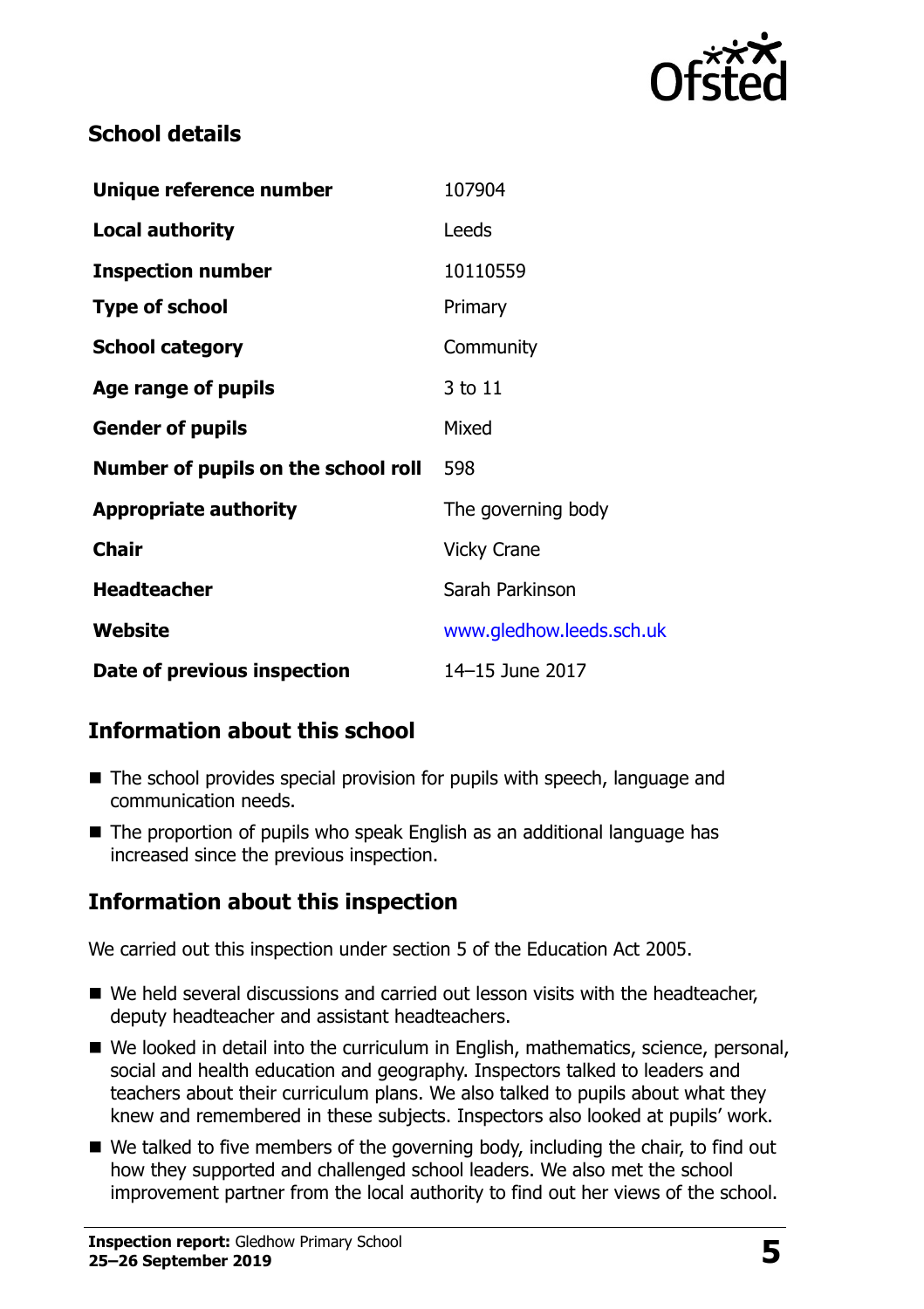

■ We checked safeguarding arrangements. We looked at the school's work to make staff and pupils aware of safeguarding issues. We also looked at safeguarding records to see how concerns over pupils' safety were recorded and followed up.

#### **Inspection team**

Malcolm Kirtley, lead inspector Her Majesty's Inspector

Christine Turner **Christine Turner** Christian Ofsted Inspector

Phil Scott **Calculation Control** Ofsted Inspector